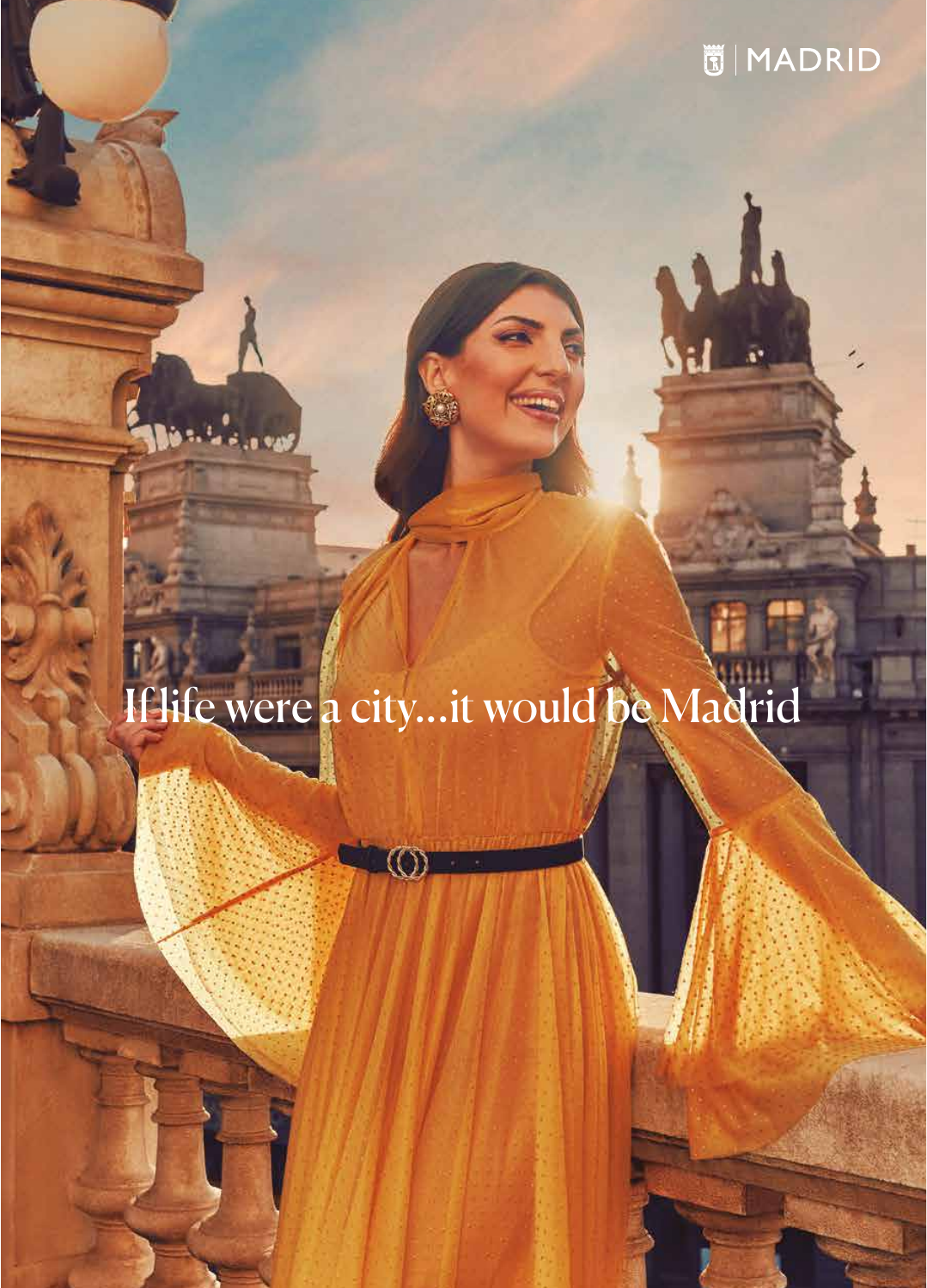### A UNIQUE LIFESTYLE

If there's one truly captivating thing about Madrid, it's its personality. The city's energy wins over everyone who spends time in it. **A taste for outdoor living** gives it a fantastic, **lively atmosphere**. Fun, vibrant and cosmopolitan, it's said to be a city that never sleeps. Madrid is also renowned for being a **very safe, friendly city** where nobody feels like a stranger and it's easy to feel like you're just another Madrileño.

#### › WHAT 'S NEW

Recently designated a **UNESCO World Heritage Site**, the natural and cultural site known as the **Landscape of Light** is yet another attraction that makes Madrid one of the most appealing destinations for the premium sector.

Top-tier hotel brands such as **Four Seasons, Mandarin Oriental o Rosewood** have recently opened new projects in the city. Likewise, new international luxury brands continue to join the offerings at **Galería Canalejas**, one of Europe's most exclusive retail spaces.

#### › HISTORICAL **HERITAGE**

Famous for its heritage, art, cultural programme and unique lifestyle, Madrid is heading into 2022 with exciting changes, such as the **recently expanded collection at the Reina Sofía Museum** and the opening of a remodelled Garment Museum. The city is constantly renewing itself, and even the cityscape is getting a makeover. After years of remodelling works, **Plaza de España, the famous square with a distinctive monument to Cervantes**, looks fantastic following an urban development project that has connected places like Gran Vía and the wonderful Madrid Río Park along an uninterrupted, pedestrianised route.

Dazzling, elegant, vibrant and open, few places are experiencing as big a boom as **the Spanish capital, which has emerged as everyone's favourite new international luxury destination**.

Home to historic sites like the **Royal Palace**, the largest one in Western Europe, Madrid has served as the residence of the country's monarchs for centuries. From **El Retiro Park**, a former royal pleasure site, to Paseo del Prado, dotted with stunning fountains, to venues like **Teatro Real (named Opera Company of the Year at the 2021 International Opera Awards)** to the Royal Botanical Gardens, its heritage is in evidence all over the city.

Recently, the splendid **Liria Palace**, the House of Alba's residence in Madrid, opened its doors for public tours and special private events.

#### › ART AND CULTURE

Today we can enjoy the Paseo del Arte (Art Walk), which is home to some of the world's top museums including the **Prado, the Thyssen-Bornemisza and the Reina Sofía**. See-



ing Velázquez, Goya, Picasso, Dalí, Rubens and Rembrandt come together in the space of just over one kilometre is something unique in the world. Their art can be admired on **private tours and other exclusive experiences** offered to visitors by these three prestigious institutions.

Madrid also has several stately house museums that exemplify the city's history and art, such as the **Cerralbo Museum, the Lázaro-Galdiano Museum and the Sorolla Museum**, where the famous Valencian painter Joaquín Sorolla lived.

#### › HISTORY AND INNOVATION IN MADRID'S GASTRONOMY

As many as **twenty restaurants in Madrid have at least one Michelin star**. Their chefs include Dabiz Muñoz, who runs the three-starred DiverXO and won first place at the 2021 **Best Chef Awards**, and Rodrigo de la Calle, whose restaurant, El Invernadero, not only has a Michelin star but has also received a **Green Star**, an award given by the famous guide to restaurants committed to a more sustainable gastronomy. There can be little doubt that all

of them have been influenced by Madrid's historic, centuries-old restaurants and tabernas, including **Casa Alberto and Casa Botín. The latter, which was founded in 1725, is the longest-running restaurant in the world according to the Guinness World Records**.

#### › ARTISAN GO ODS, FASHION AND DESIGN

Streets with names like Bordadores (Embroiderers), Cuchilleros (Cutlers), Botoneras (Button-Makers) and Tintoreros (Dyers) give us an idea of the importance of artisanal trades in a city with as much history as Madrid. **Felipe Conde**, run by the third generation of a family of 100% artisan guitar-makers, and the famous **Capas Seseña are some of our centuries-old shops. Among their customers are royal families and film and music stars**.

For more designer fashion, head to the exclusive **Golden Mile** in the Barrio de Salamanca, where you'll find the top international luxury brands, and the refurbished Corte Inglés on Paseo de la Castellana, in the city's financial district. Also in the heart of the city, the spectacular Galería Canalejas Madrid offers top international designer brands in a space with an area of 15,000 square metres.

#### › THE BEST LUXURY HOTELS ARE IN MADRID

In recent years, Madrid has garnered **international recognition for its friendly, open nature and the fun-loving lifestyle that its residents pride themselves on**. Unparalleled cultural and leisure offerings and sunny weather most of the year end up winning over even the most demanding visitors.

What's more, several of the world's top hotel chains have decided they want a frontrow seat to everything that's happening in Spain's thriving capital. Major international luxury hotel chains have recently opened in the city, including **Mandarin Oriental, Four Seasons, Rosewood, JW Marriott and Edition**, and many others are set to join their ranks in the future. Their firm commitment to opening the top hotels in the city centre has placed Madrid in the spotlight and made our city **the new centre of tourism par excellence**.

# MADRID, THE NEW EUROPEAN CAPITAL OF LUXURY



**esmadrid.com**